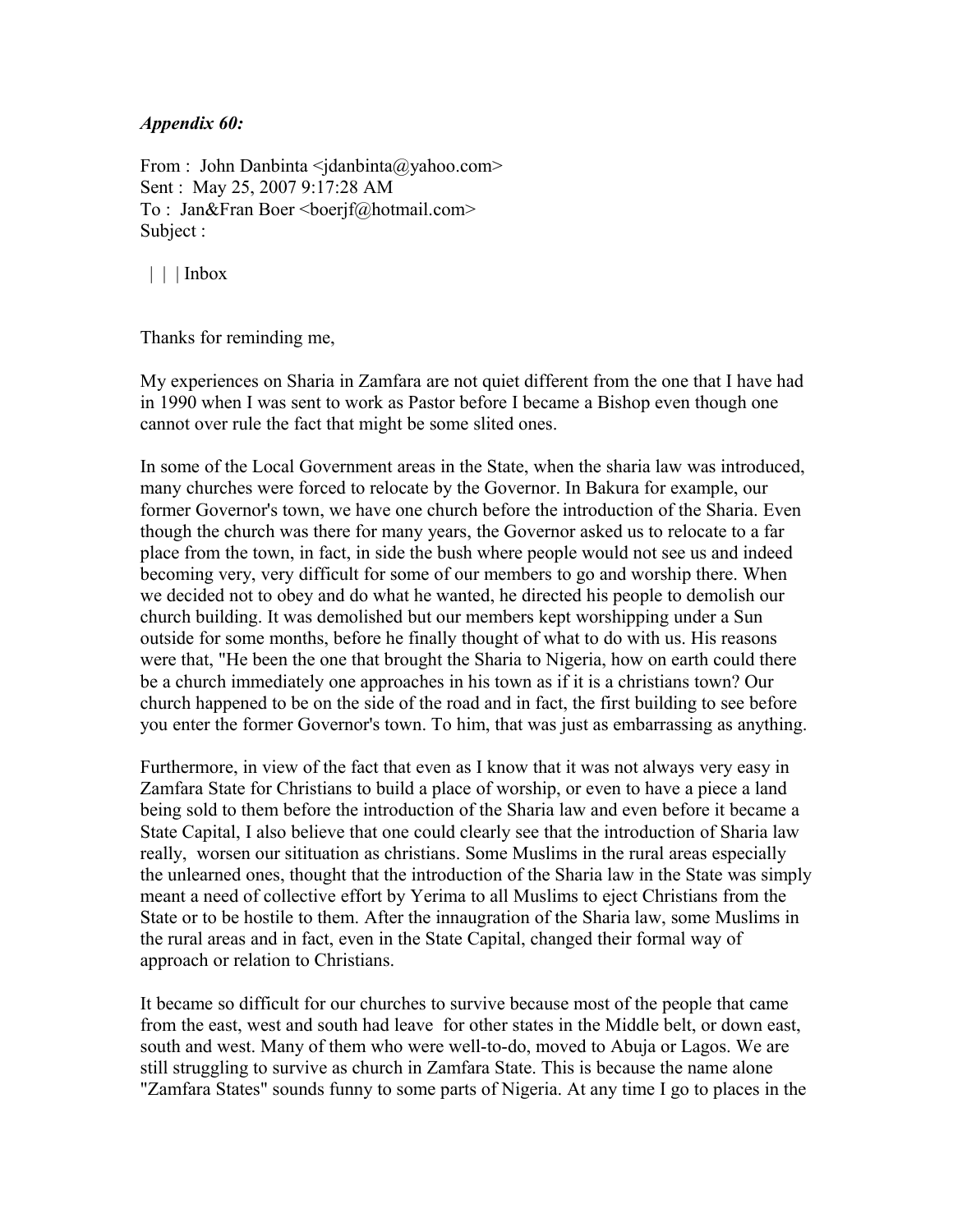east, west and south, and said that I am Bishop John from Zamfara State, many laughed at me while many others pitied me. But I always wondered why they laughing at me because I said to be from Zamfara State. This is just the effect of the Sharia in the State. Many of them from there view the State as a danger zone for Christians; because they could be killed at anytime. Well, I in particular, do not see it of feel it that way, probably because I was born in the north and all my ministry has been in Kano, Sokoto, Kebbi, Katsina, Jigawa, Kaduna and Zamfara States. Coupled with that I am also an Hausa man.

As an Anglican Bishop in the State, I have tried several times to pay a courtesy visit to the Governor to introduce myself to him as the new Anglican Bishop in his State, but he never gave me audience. Many at times, he accepted my invitation and responded verbally through messengers sending them to tell my senior priest in cathedral, "That the Governor said you should tell your Bshop to see him at so so time, which was never true. There was a time that I was in Abuja for something special when my pastor called me and said, "Sir, finally, the Governor sent a messege that he would want to see you today. (The notice would about 30 minutes before the of the appointment). I left Abuja very early in the morning leaving what I went to do, but just about 30 minutes drive to the town, my pastor called me again to say, "I am very sorry sir, if I had known, I wouldn't have told you to come. I could have kept quiet to allow you pursue something very important. The Governor had just left for Kaduna". In fact, it became boring to me. I was not going to see him for any favor or anything like that, but just to do my duty as Christian leader, to respect him my political leader of the state where I work. Period; and lso to tell him that I was the new Anglican Bishop that took over from the Bishop that he knew who was there before me, and before his transfer to Kubwa, in Abuja. The former Bishop was the Rt. Rev. Simon Bala who was in Gusau the time Sharia was to be introduced. In fact, the year the Sharia was introduced in 2000, and the diocese was carved out of Sokoto diocese in 1999. I have worked fthen Sokoto or 6 years before Gusau Diocese was carved out of it. Simon Bala was the first Bishop in the diocese. He did not had it easy with the Governor Ahmed Sani Yerima, our former Governor.

However, even though I was not Bishop of Gusau before the Sharia law was introduced, I had been ministering in that area for six years, though not in the same church, but in the same area from Gusau to Yauri, and Yauri to Sokoto, and back to Gusau (Zamfara State) where I started as an ordained minister in 1991. In fact, before I was ordained, I was in Gusau 1982, 1990 just some few months as a church planter even before it became a State Capital. As at that time, our church in Gusau was under Sokoto district, while Sokoto was then under Kaduna diocese. So, I know what the introduction of had brought to the Christian church in Zamfara state. Tough and difficult times!!. The harassment of our little girls and even married women in the schools where they taught and learned; and in fact, even on the streets, just for the that our girls wore trousers, dressed differently from Muslims girls and women, and entered motor-cycles/bikes etc.

Our former Governor " Alhaji Ahmed Sani Yeriman Bakura" related very well to the Christians leaders who were from the east, south and west to give them the impression that he loved Christians in his State, but denied many of us who were in his are in State the access to see him. For example, when he was contesting to be the president of